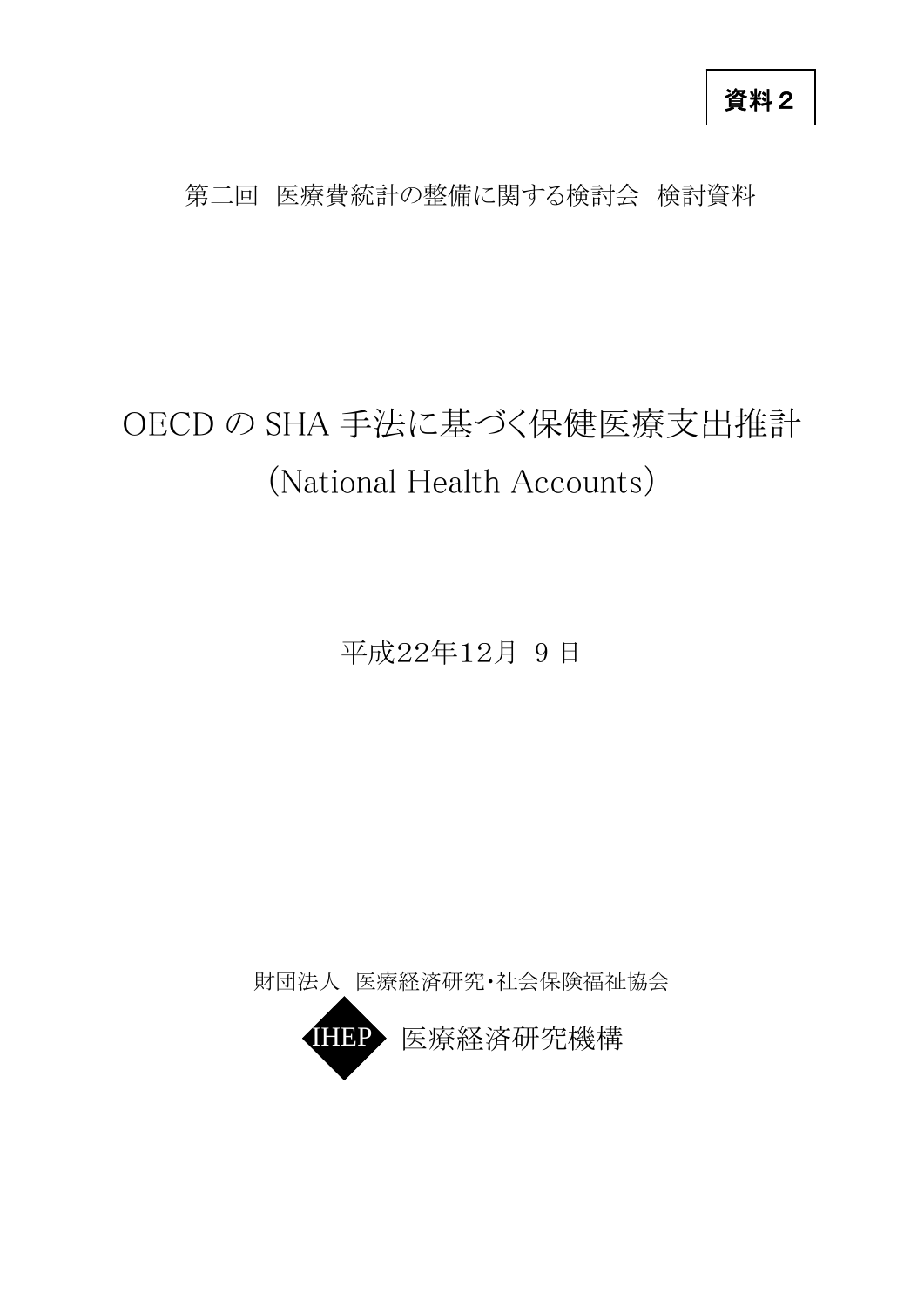## 目次

| 1) | 総保健医療支出、国民医療費、医療保険給付の範囲など  | $\overline{2}$ |
|----|----------------------------|----------------|
| 2) | SHA の推計方法                  | 6              |
|    | 3) 諸外国のデータ提出状況             | 10             |
|    | 4) データの精度(日本、ドイツ、韓国について)   | 12             |
|    | 5) SHA の現状: SHA1.0 から2.0 へ | 14             |
| 6) | 参考資料                       | 18             |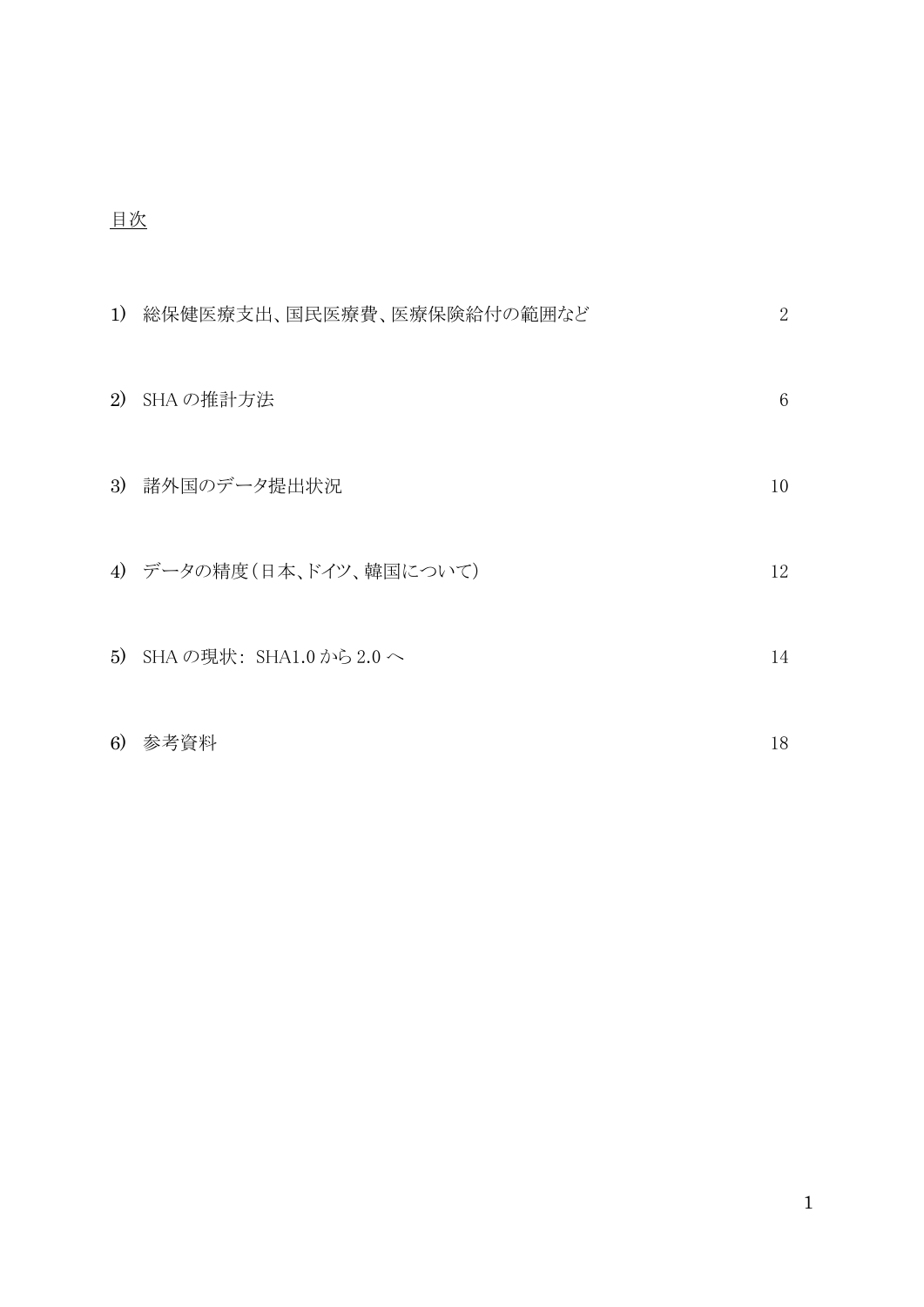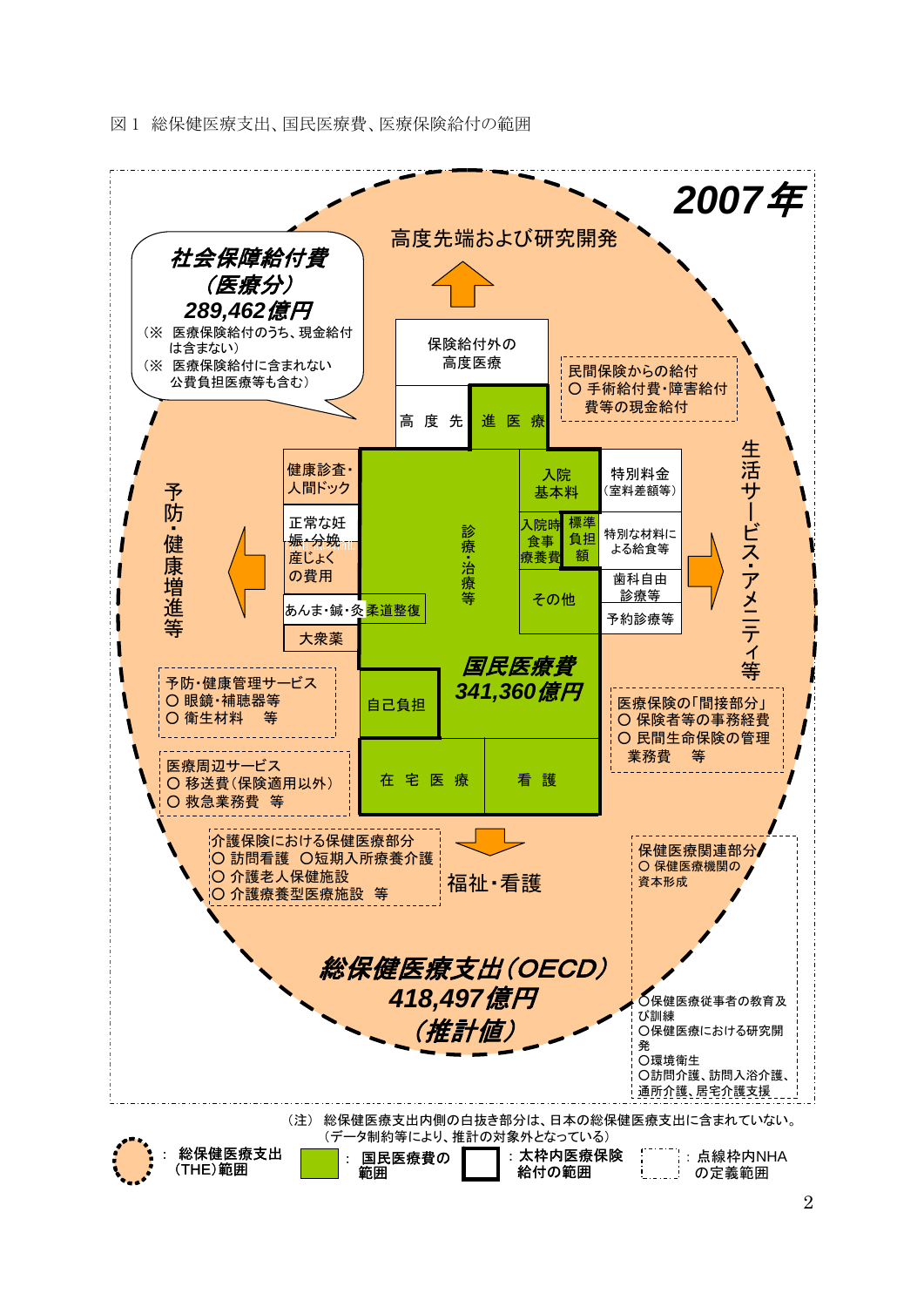|        | 機能 Function                                                                            |                   |
|--------|----------------------------------------------------------------------------------------|-------------------|
| HC.1   | Services of curative care                                                              | 診療サービス            |
| HC.1.1 | In-patient curative care                                                               | 入院診療              |
| HC.1.2 | Day cases of curative care                                                             | 日帰り診療             |
| HC.1.3 | Out-patient curative care                                                              | 外来診療              |
| HC.1.4 | Services of curative home care                                                         | 在宅診療サービス          |
| HC.2   | Services of rehabilitative care                                                        | リハビリテーションサービス     |
| HC.2.1 | In-patient rehabilitative care                                                         | 入院リハビリテーション       |
| HC.2.2 | Day cases of rehabilitative care                                                       | 日帰りリハビリテーション      |
| HC.2.3 | Out-patient rehabilitative care                                                        | 外来リハビリテーション       |
| HC.2.4 | Services of rehabilitative home care                                                   | 在宅でのリハビリテーションサービス |
| HC.3   | Services of long-term nursing care                                                     | 長期医療系サービス         |
| HC.3.1 | In-patient long-term nursing care                                                      | 長期医療系施設サービス       |
| HC.3.2 | Day cases of long-term nursing care                                                    | 長期医療系通所サービス       |
| HC.3.3 | Long-term nursing care: home care                                                      | 在宅での長期医療系サービス     |
| HC.4   | Ancillary services to health care                                                      | 医療の補助的サービス        |
| HC.5   | Medical goods dispensed to out-patients                                                | 外来患者への医療財の提供      |
| HC.5.1 | Pharmaceuticals and other medical non-durables                                         | 医薬品とその他の非耐久性医療財   |
|        | HC.5.1.1 Prescribed medicines                                                          | 処方薬               |
|        | HC.5.1.1 Over-the-counter medicines                                                    | 一般薬               |
|        | HC.5.1.3 Other medical non-durables                                                    | その他の非耐久性医療財       |
| HC.5.2 | Therapeutic appliances and other medical durables                                      | 医療器具とその他の耐久性医療財   |
| HC.6   | Prevention and public health services                                                  | 予防および公衆衛生サービス     |
| HC.7   | Health administration and health insurance                                             | 保健医療管理業務および医療保険   |
| HC.9   | Not specified by kind                                                                  | 分類されないもの          |
| HC.R.1 | Capital formation of health care provider institutions                                 | 保健医療提供機関の資本形成     |
|        | Health-related functions                                                               | 保健医療関連機能          |
| HC.R.2 | Education and training of health personnel                                             | 保健医療従事者の教育および訓練   |
| HC.R.3 | Research and development in health                                                     | 保健医療における研究開発      |
| HC.R.4 | Food, hygiene and drinking water control                                               | 食品、衛生および飲料水の管理    |
| HC.R.5 | Environmental health                                                                   | 環境衛生              |
| HC.R.6 | Administration and provision of social services in kind to assist疾患や障害を伴う生活を支援するための社会サ |                   |
|        | living with disease and impairment                                                     | ービスの現物支給および管理業務   |
| HC.R.7 | Administration and provision of health-related cash-benefits                           | 保健関連の現金給付および管理業務  |

|  |  | 表1 保健勘定国際分類 ICHA |  |
|--|--|------------------|--|
|--|--|------------------|--|

| 供給主体 Provider |                                             |                                                                                         |
|---------------|---------------------------------------------|-----------------------------------------------------------------------------------------|
| HP.1          | Hospitals                                   | 病院                                                                                      |
| HP.1.1        | General hospitals                           | 一般病院                                                                                    |
| HP.1.2        | Mental health and substance abuse hospitals | 精神保健および薬物濫用治療病院                                                                         |
| HP.1.3        |                                             | Speciality (other than mental health and substance abuse)hospitals 専門病院 (精神保健および薬物濫用治療以 |
|               |                                             | 外)                                                                                      |
| HP.2          | Nursing and residential care facilities     | 長期医療系施設および居住施設                                                                          |
| HP.3          | Providers of ambulatory health care         | 外来医療提供者                                                                                 |
| HP.3.1        | Offices of physicians                       | 医科診療所                                                                                   |
| HP.3.2        | Offices of dentists                         | 歯科診療所                                                                                   |
| HP.3.3        | Offices of other health practitioners       | その他の保健医療従事者の外来施設                                                                        |
| HP.3.4        | Out-patient care centres                    | 外来診療センター                                                                                |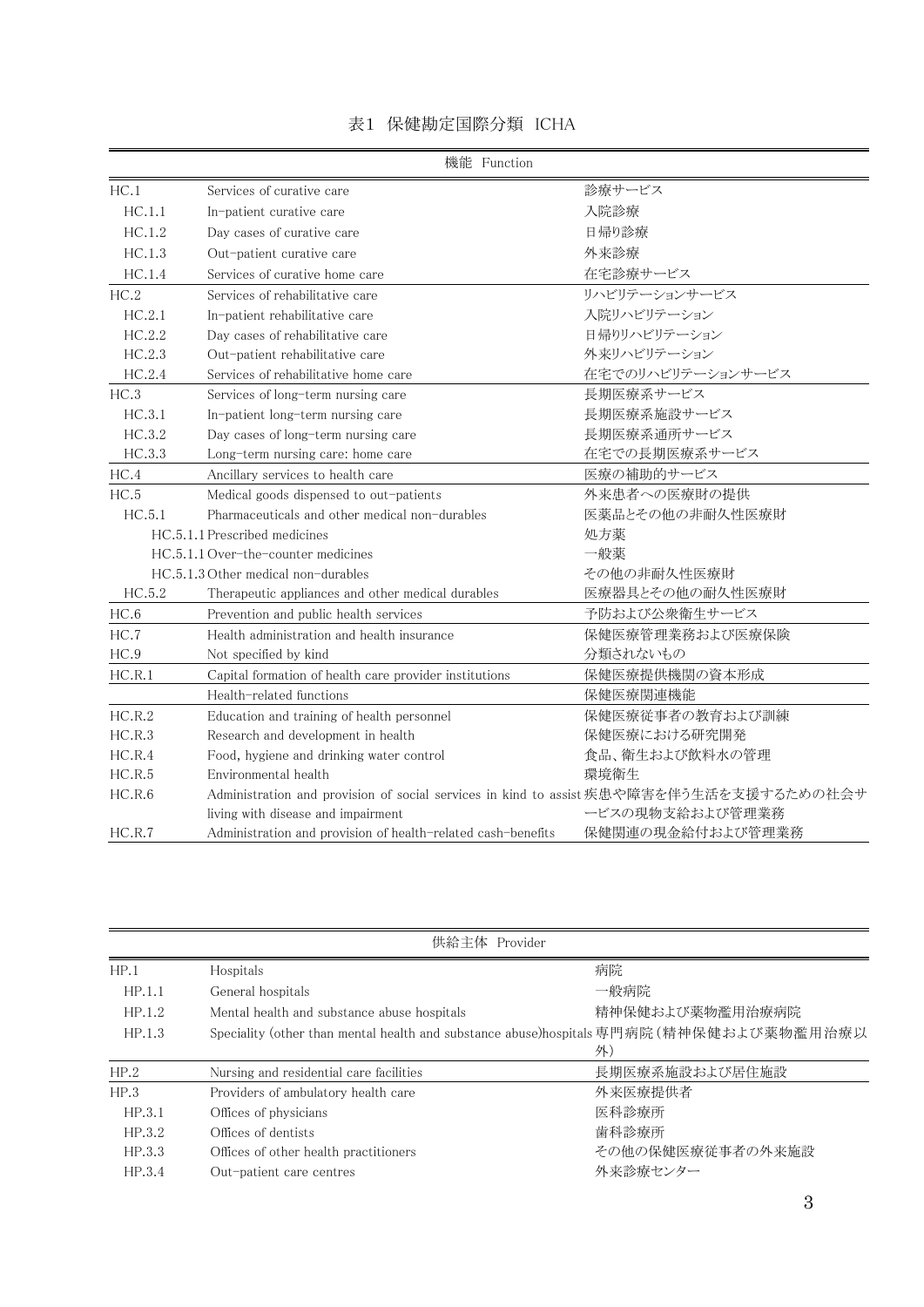|            | 供給主体 Provider                                                                           |                                 |
|------------|-----------------------------------------------------------------------------------------|---------------------------------|
| HP.3.5     | Medical and diagnostic laboratories                                                     | 臨床検査および診断検査所                    |
| HP.3.6     | Providers of home health care services                                                  | 在宅医療サービス提供者                     |
| HP.3.9     | Other providers of ambulatory health care                                               | その他の外来サービス提供者                   |
| HP.4       | Retail sale and other providers of medical goods                                        | 医療品の小売、供給                       |
| HP.4.1     | Dispensing chemists                                                                     | 調剤薬剤師                           |
| HP.4.2     | Retail sale and other suppliers of optical glasses and other vision眼鏡と視力矯正器具の小売、その他の供給業 |                                 |
|            | products                                                                                | 者                               |
| HP.4.3     | Retail sale and other suppliers of hearing aids                                         | 補聴器の小売、その他の供給業者                 |
| HP.4.4     | Retail sale and other suppliers of medical appliances(other than医療器具の小売、その他の供給業者(眼鏡お    |                                 |
|            | optical glasses and hearing aids)                                                       | よび補聴器以外)                        |
| HP.4.9     | All other miscellaneous sale and other suppliers of pharmaceuticalsその他、医薬品および医療財の様々な販売、 |                                 |
|            | and medical goods                                                                       | その他の供給業者                        |
| HP.5       | Provision and administration of public health programmes                                | 公衆衛生プログラムの提供および管理               |
| HP.6       | General health administration of health                                                 | 一般保健医療管理業務                      |
| HP.6.1     | Government administration of health                                                     | 政府による保健医療管理業務                   |
| HP.6.2     | Social security funds                                                                   | 社会保障基金                          |
| HP.6.3     | Other social insurance                                                                  | その他の社会保険                        |
| HP.6.4     | Other (private) insurance                                                               | その他の(民間)保険                      |
| HP.6.9     | All other providers of health administration                                            | その他の保健医療管理                      |
| HP.7       | Other industries (rest of the economy)                                                  | その他の産業(その他経済分野)                 |
| HP.9       | Rest of the world                                                                       | その他                             |
|            | Memorandum items                                                                        |                                 |
| $M.1$ (HP) | Health care related activities providers n.e.m (not investment)                         | 保健医療に関連したサービスの提供者(資本<br>形成でない。) |

|                                                              | 財源 Financing agents/schemes                                                                    |                    |
|--------------------------------------------------------------|------------------------------------------------------------------------------------------------|--------------------|
| HF.1                                                         | General government                                                                             | 一般政府               |
| HF.1.1<br>General government excluding social security funds |                                                                                                | 社会保障基金を除く一般政府      |
| HF.1.2<br>Social security funds                              |                                                                                                | 社会保障基金             |
| HF.2                                                         | Private sector                                                                                 | 民間部門               |
| HF.2.1                                                       | Private social insurance                                                                       | 民間が扱う社会保険          |
| HF.2.2                                                       | Private insurance enterprises (other than social insurance)                                    | 民間の保険会社(社会保険以外)    |
| HF.2.3                                                       | Private household out-of-pocket expenditure                                                    | 家計負担               |
| HF.2.3.1                                                     | out-of-pocket excluding cost-sharing                                                           | 共同負担としての保険料を除く家計負担 |
|                                                              | HF.2.3.2- Cost-sharing: central government; state / provincial government;共同負担としての保険料(中央政府、地方政 |                    |
| HF.2.3.5                                                     | Local / municipal government; Social security funds                                            | 府、地方自治体、社会保障基金)    |
|                                                              | HF.2.3.6- Cost-sharing: Private insurance                                                      | 共同負担としての保険料(民間保険)  |
| HF.2.3.7                                                     |                                                                                                |                    |
| HF.2.3.9                                                     | All other cost-sharing                                                                         | その他の共同負担           |
| HF.2.4                                                       | Non-profit institutions serving households(other than social対家計民間非営利団体(社会保険以外)                 |                    |
|                                                              | insurance)                                                                                     |                    |
| HF.2.5                                                       | Corporations (other than health insurance)                                                     | 企業(医療保険以外)         |
| HF.3                                                         | Rest of the world                                                                              | その他                |